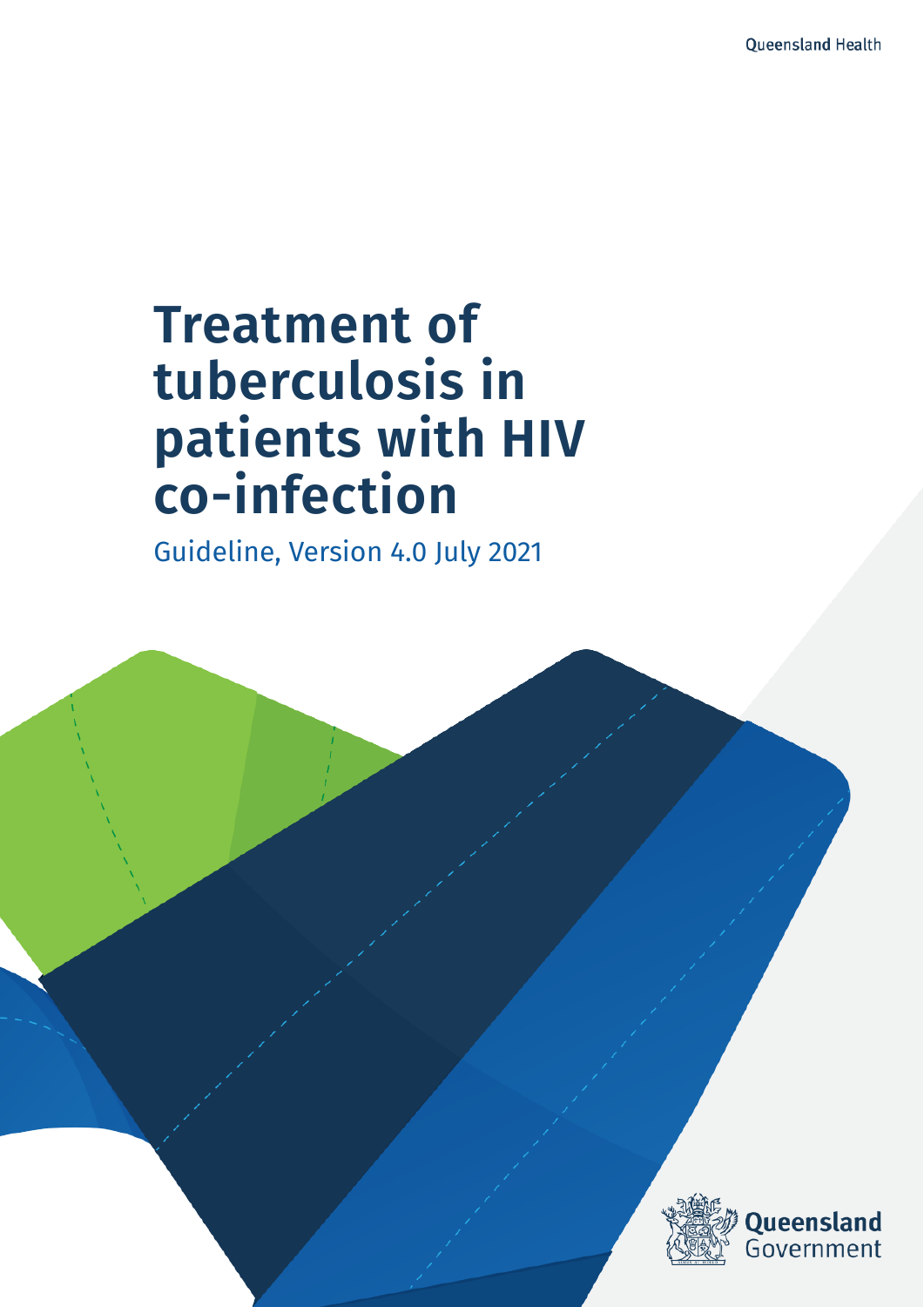#### **Treatment of tuberculosis in patients with HIV co-infection - Guideline, Version 4.0**

Published by the State of Queensland (Queensland Health), May 2021 This document is licensed under a Creative Commons Attribution 3.0 Australia licence.



To view a copy of this licence, visit creativecommons.org/licenses/by/3.0/au

© State of Queensland (Queensland Health) 2021

You are free to copy, communicate and adapt the work, as long as you attribute the State of Queensland (Queensland Health).

#### **For more information contact:**

Communicable Diseases Branch, Department of Health, Queensland Health, GPO Box 48, Brisbane QLD 4001,

email cdu@health.qld.gov.au, phone (07) 3328 9718.

An electronic version of this document is available at [https://www.health.qld.gov.au/clinical-practice/guidelines-procedures/diseases](https://www.health.qld.gov.au/clinical-practice/guidelines-procedures/diseases-infection/diseases/tuberculosis/guidance/guidelines)[infection/diseases/tuberculosis/guidance/guidelines](https://www.health.qld.gov.au/clinical-practice/guidelines-procedures/diseases-infection/diseases/tuberculosis/guidance/guidelines)

Note, updates after May 2021 are amended in the online version of Treatment of tuberculosis in adults and children ONLY — printed copies may not be current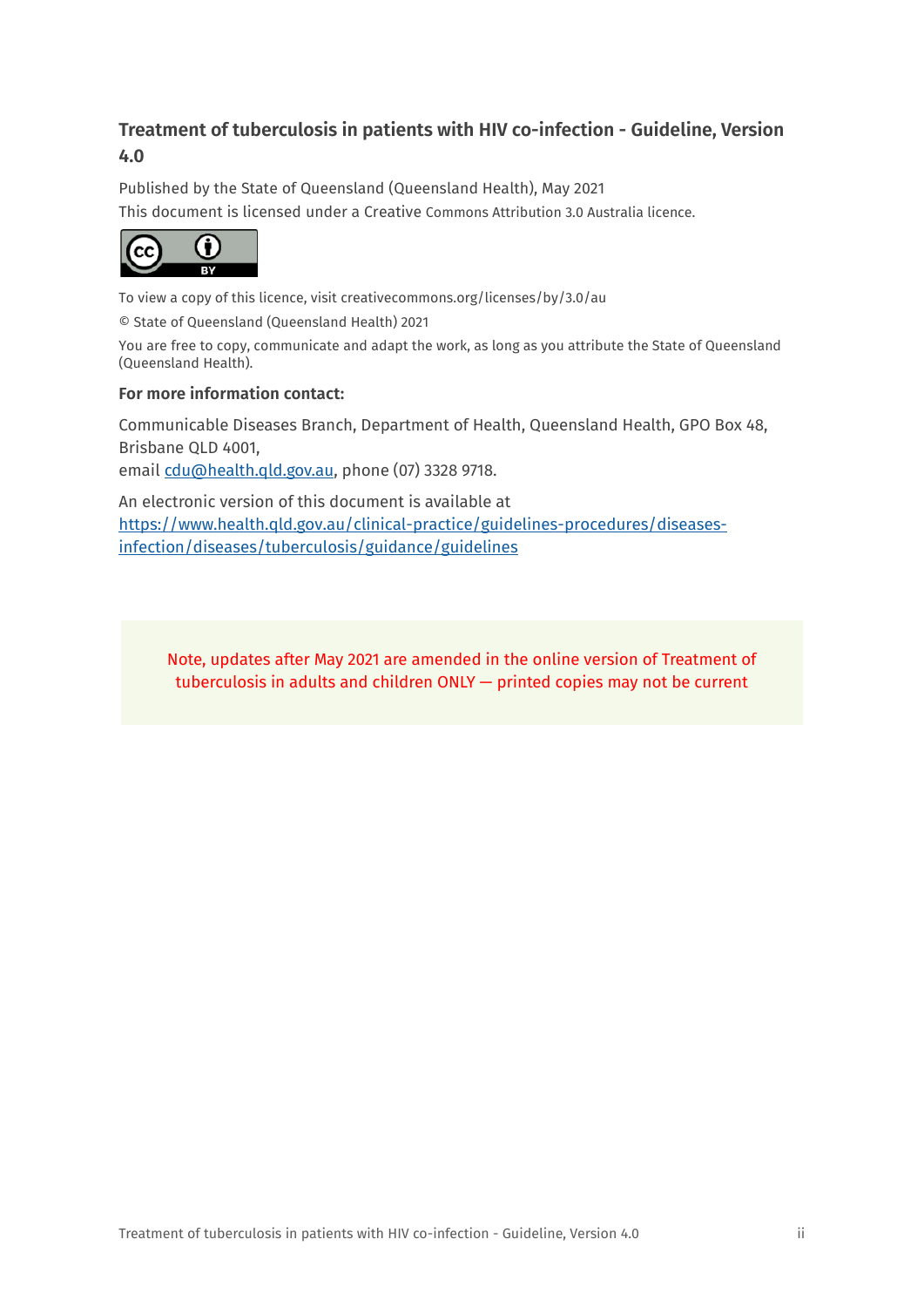## **Contents**

| Key critical points                                      |   |
|----------------------------------------------------------|---|
| Background                                               |   |
| Management                                               |   |
| Timing of introduction of antiretroviral treatment (ART) |   |
| TB infection involving the central nervous system        | 2 |
| Duration of TB treatment                                 | 2 |
| Immune reconstitution inflammatory syndrome (IRIS)       | 3 |
| Drug interactions in patients on antiretroviral therapy  | 3 |
| Drug toxicity                                            | 4 |
| Definition of terms                                      | 6 |
| Revision history                                         | 6 |
| Document custodian                                       | 6 |
| Approving group                                          | 6 |
| References                                               | 5 |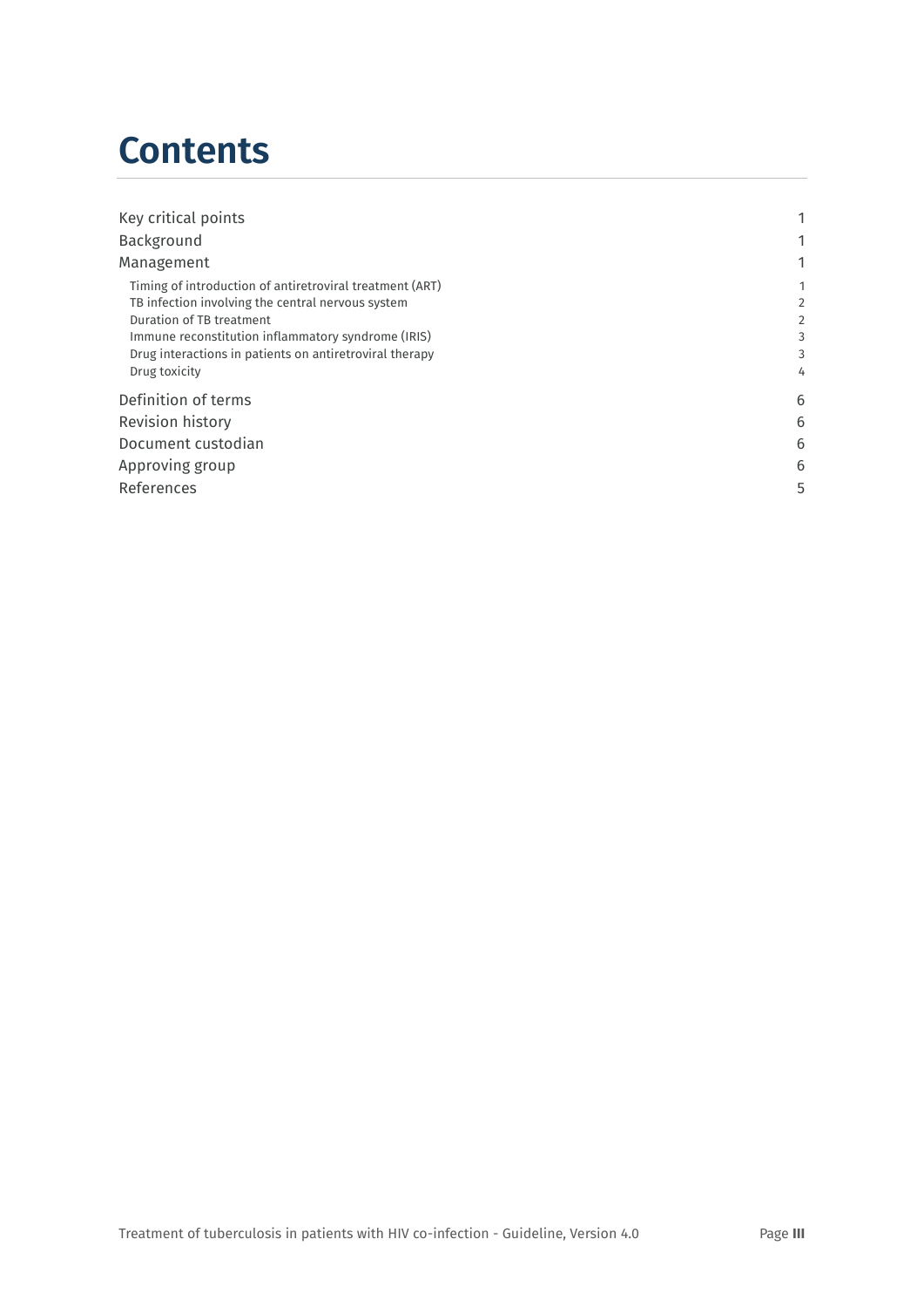### Key critical points

- Co-infection with Tuberculosis (TB) and HIV is common in many parts of the world, especially sub-Saharan Africa, but uncommon in Australia.
- TB and HIV infection exacerbate the course of the other disease. Patients with HIV have an estimated 30 times the risk of developing active TB than those without HIV infection.<sup>1</sup>
- All people diagnosed with HIV infection should be assessed for the presence of active and latent TB.
- All TB patients should be screened for HIV.
- The main challenges related to management of TB/HIV co-infection are immune reconstitution, timing of initiation of antiretroviral treatment (ART) and drug interactions.

### <span id="page-3-0"></span>Background

Although TB/HIV co-infection is uncommon in Australia it is important that all TB patients are tested for HIV and that all newly diagnosed HIV patients are assessed for the presence of active and latent TB.

A patient with TB/HIV co-infection is ideally managed by a physician with experience in managing both conditions. Otherwise, close co-operation between the physicians managing the TB and HIV is essential. The Queensland TB Expert Advisory Group (TEAG) exists to offer advice to clinicians on the management of difficult TB cases, including those with TB/HIV co-infection.

### <span id="page-3-1"></span>Management

### <span id="page-3-2"></span>Timing of introduction of antiretroviral treatment (ART)

ART should be commenced in all TB patients with HIV, regardless of their CD4 count. 1 The potential benefits of early ART (less than 4 weeks after commencement of TB treatment) relate to the decreased likelihood of AIDS-related morbidity and mortality through restoration of cell mediated immune function. The potential risks of early ART relate to:

- drug interactions
- drug toxicity with confusion as to culpable agents
- increased pill burden with diminished tolerability andadherence
- immune reconstitution inflammatory syndrome (IRIS).

A number of trials have sought to address the question of optimal timing of ART commencement in those with TB/HIV co-infection. 2,3 In general, early commencement of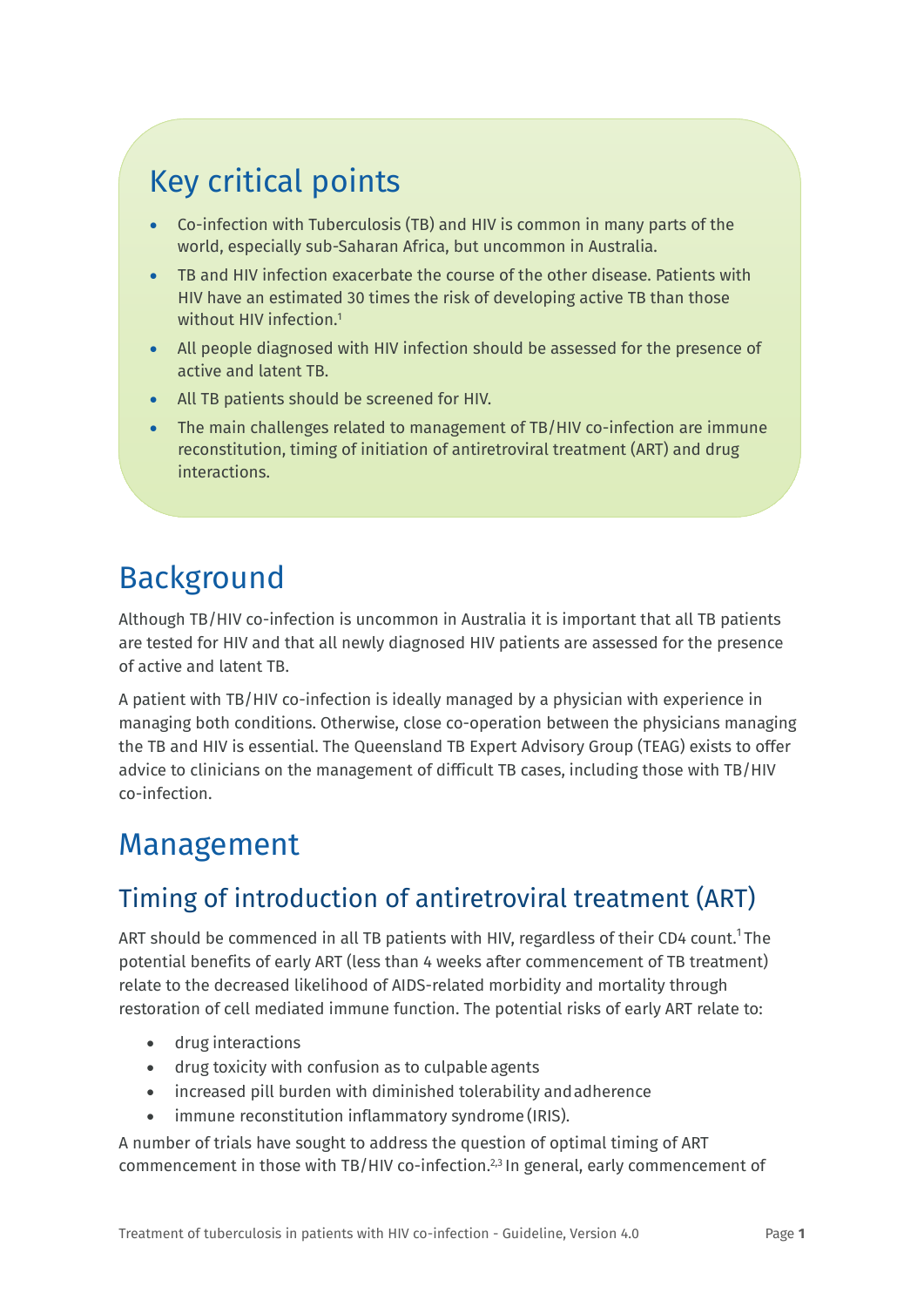ART, less than 2 weeks into TB treatment, is advised if CD4 + T cell count is < 50 cells/mm<sup>3.</sup> Early commencement of ART was associated with a reduced all-cause mortality in this group. <sup>4</sup> For those with CD4 counts > 50 cells/mm, there is less evidence that introducing ART within 8 weeks of commencing TB treatment changes mortality. Nevertheless, it is reasonable to introduce ART within 4 to 8 weeks, once the clinician is satisfied that the TB regimen is being well tolerated and that adherence with HIV drugs is likely.

For patients with a CD4 count  $\geq$  50, and clinical disease of major severity (low albumin, low haemoglobin, low Karnofsky score, widespread disease, low BMI, or organ dysfunction), ART should commence within 2 to 4 weeks. For those TB/HIV co-infected patients with relatively preserved CD4 counts (> 200 cells/mm), ART is still recommended and should not be delayed until completion of TB treatment.5

Immune reconstitution inflammatory syndrome (IRIS) in patients with TB involving the CNS may have serious clinical consequences. Deferral of commencement of ART two to eight weeks beyond commencement of anti-tuberculous therapy (and corticosteroid) is recommended, with a preference for just two weeks deferral for patients with CD4 T cell count <  $50x10$  cells/ul.<sup>5</sup>

All pregnant women should receive ART as soon as feasible regardless of CD4 + T cell count for the prevention of mother to child transmission, as well as for maternal health. $\lq$ 

TB patients with concurrent HIV/AIDS may have lower plasma levels of TB drugs requiring dose adjustment. Therapeutic drug monitoring for all first line and many second line TB drugs is available through Pathology Queensland and should be considered in those with failure to respond to therapy or severe disease.

#### <span id="page-4-0"></span>TB infection involving the central nervous system

Consideration of adjunctive corticosteroids in treatment of TB infection involving the CNS for people living with HIV is important. The risk of death is reduced with co-administration of dexamethasone (dose 0.3 to 0.4 mg/kg/day for 2 to 4 weeks, then taper by 0.1 mg/kg per week until dose of 0.1 mg/kg, then 4 mg per day and taper by 1 mg per week; total duration 12 weeks). 5

#### <span id="page-4-1"></span>Duration of TB treatment

The principles of treating TB are the same for HIV infected and uninfected patients. Patients should receive at least 6 months of rifamycin based treatment. Some studies have shown a benefit in 9 months of rifamycin based treatment over the standard 6 months.<sup>3</sup> In these studies, however, ART was not usually given concurrently with TB treatment which is now the standard of care. Intermittent regimens (for example, 3 times a week) have been associated with increased failure rates in those with HIV and should be avoided, particularly in the intensive phase. Increased rates of acquired rifamycin resistance occur in HIV-positive patients being treated for TB with weekly rifapentine-based regimens, or twice-weekly rifampicin or rifabutin-basedregimens.

In summary, the TB regimen chosen will not be altered by HIV status unless drug interactions are anticipated. Some guidelines favour 9 months in total of rifamycin based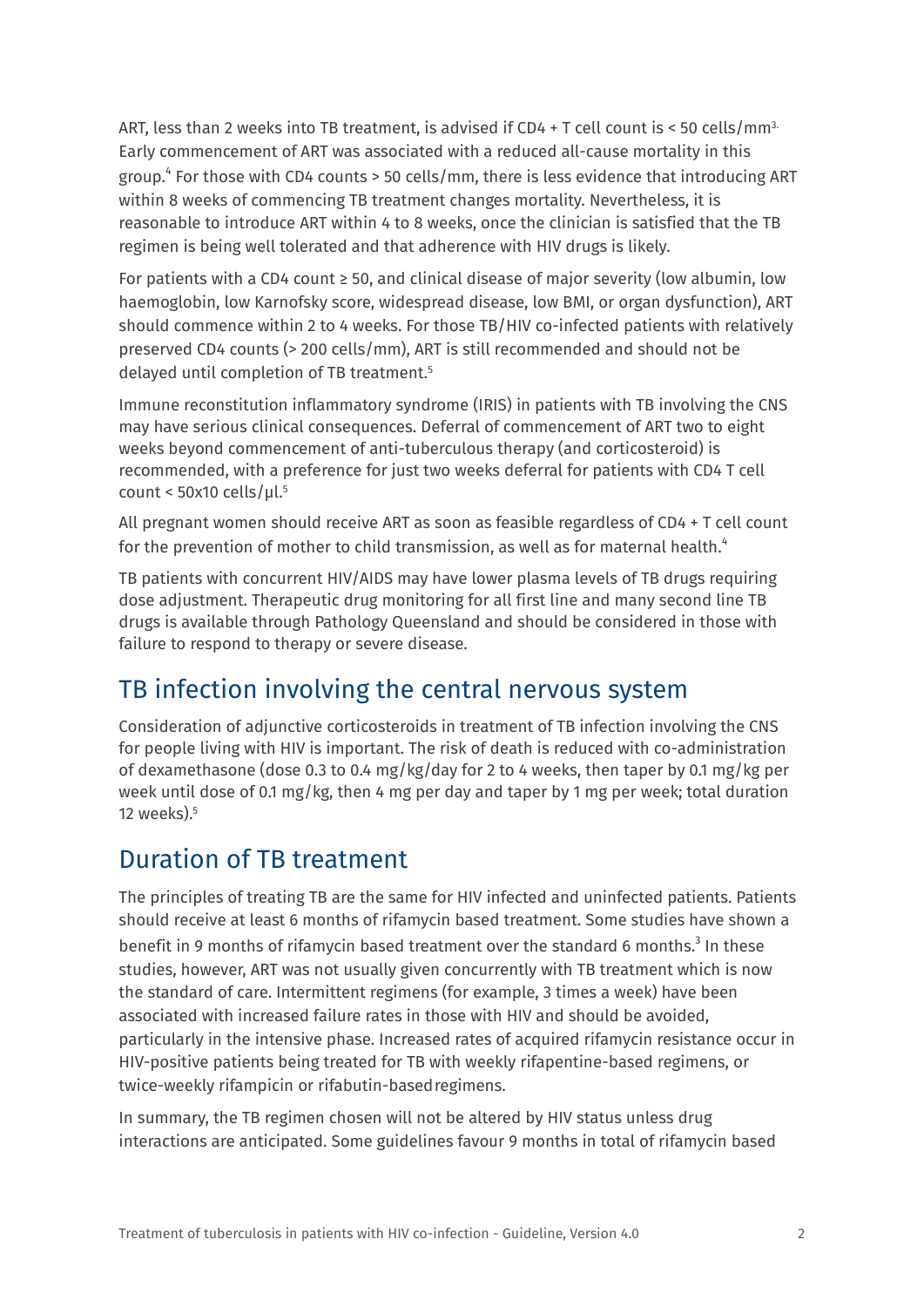treatment although in the Australian setting the benefits for this, over 6 months with concurrent ART, are likely to be modest. 5

Clinical and radiological response should be used to help determine the appropriate duration of therapy in a similar fashion to the non-HIV population. In a patient with fully drug susceptible pulmonary infection, who has a satisfactory clinical response to therapy, with smear and culture conversion at 2 months, it would be reasonable to aim for a shorter 6-month duration. Alternatively, significant cavitary disease, failure to smear and/or culture convert within the initial 2 months of therapy, a suboptimal clinical response, significant extrapulmonary involvement or multiple organ involvement/miliary infection, may prompt a longer duration of 9 to 12 months therapy.

#### <span id="page-5-0"></span>Immune reconstitution inflammatory syndrome (IRIS)

IRIS occurs as ART restores immune competence, causing increased immune response to tuberculosis bacilli or antigens. It may lead to unmasking of previously unrecognized TB soon after commencement of ART. Paradoxical IRIS involves worsening of TB clinical manifestations after a patient on TB treatment commences ART.

Examples of IRIS would include:

- an increase in the size of TB lymphadenopathy weeks or months intotreatment
- the development of a pleural effusion in a patient with known pulmonary TB
- signs of non-communicating hydrocephalus in a patient with TB meningitis.

IRIS usually occurs in the first three months of ART and is associated with a decrease in viral load and an increase in CD4 + T cell count. It may be mild to severe, or even lifethreatening. IRIS can occur early (i.e. within weeks) with a rapid decline in viral load even before there is a substantive increase in CD4 + count. With the exception of IRIS related to TB meningitis, most cases are not serious, and treatment is based on steroids with the continuation of TB and HIV drugs.<sup>3</sup>

It is important not to attribute a change in condition to IRIS without ruling out other AIDS related infections or malignancies. Cryptococcus, CMV and *Pneumocystis jirovecci* are other pathogens which frequently co-infect patients with HIV and TB and need to be actively excluded.

Earlier initiation of ART in treatment-naïve patients is associated with a higher chance of IRIS, but this is rarely life-threatening, and earlier HIV treatment can reduce mortality and HIV progression.

### <span id="page-5-1"></span>Drug interactions in patients on antiretroviral therapy

The increase in the number of retroviral classes available means that clinicians have a greater range of options for selecting an ART regimen with fewer interactions with TB drugs.

The main source of drug interactions in the management of TB/HIV co-infection is through the effects of rifampicin inducing the cytochrome P450 system. There are now up-to-date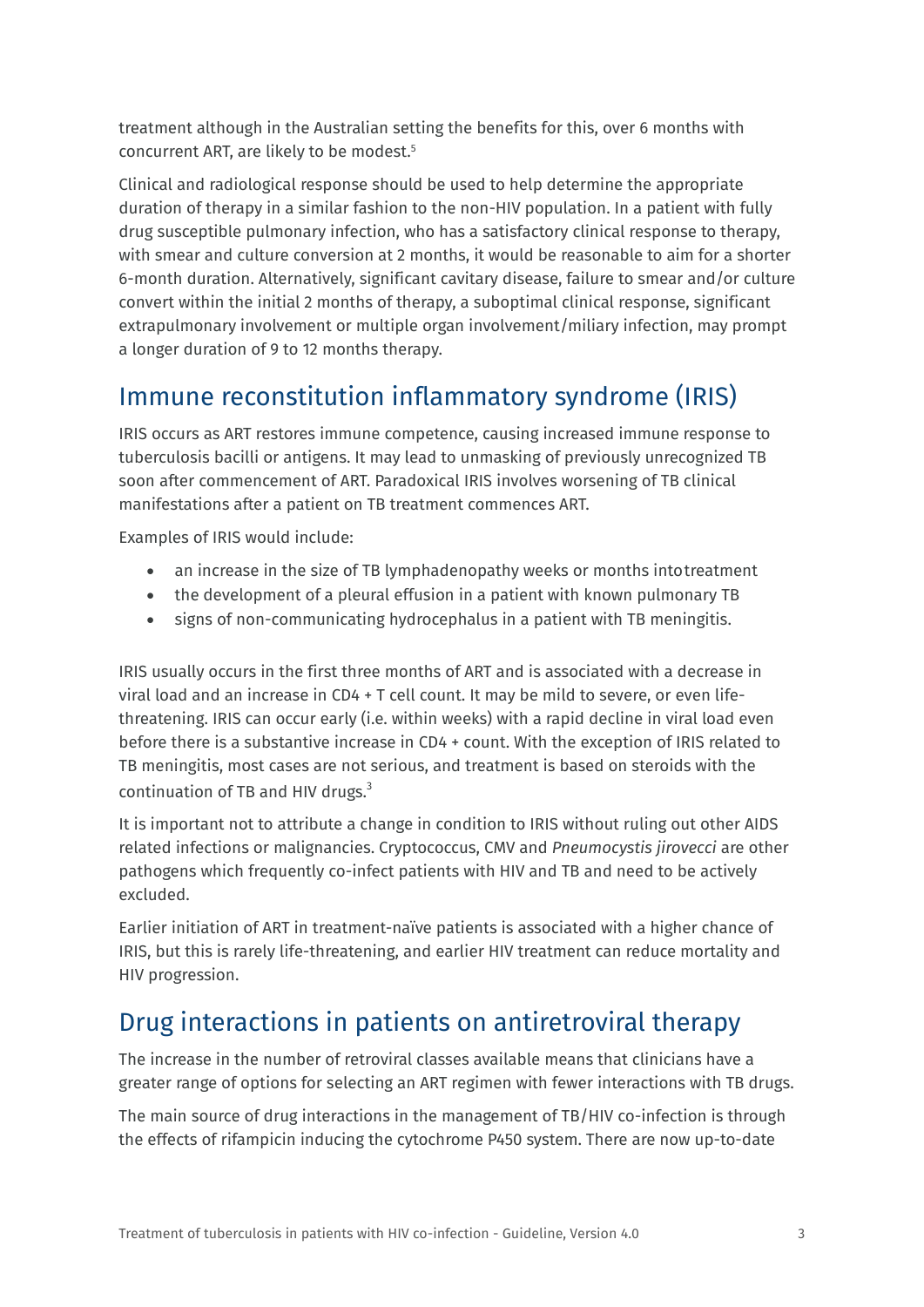websites covering all known interactions between FDA approved HIV drugs and other agents including tuberculosis drugs:

- [www.hiv-druginteractions.org](http://www.hiv-druginteractions.org/)
- [www.hivinsite.org](http://www.hivinsite.org/)

ART selection in the setting of concomitant TB therapy can be guided by the U.S. Department of Health and Human Services (DHHS) guidelines. [https://clinicalinfo.hiv.gov/en/guidelines/adult-and-adolescent-opportunistic](https://clinicalinfo.hiv.gov/en/guidelines/adult-and-adolescent-opportunistic-infection/table-3-dosing-recommendations-anti-tb)[infection/table-3-dosing-recommendations-anti-tb](https://clinicalinfo.hiv.gov/en/guidelines/adult-and-adolescent-opportunistic-infection/table-3-dosing-recommendations-anti-tb)

The most significant reactions between antimycobacterial and antiretroviral drugs occur with rifamycins inducing the metabolism of non-nucleoside reverse transcriptase inhibitors and protease inhibitors. Rifampicin is a more potent inducer of the cytochrome P450 system than rifapentine, which in turn is more potent than rifabutin.

Despite potential drug interactions, rifamycin should be included in TB regimens, with dosage adjustment if necessary. Rifabutin is the preferred rifamycin.

#### <span id="page-6-0"></span>Drug toxicity

Antiretrovirals and TB drugs share toxicities such as skin rashes, gastrointestinal intolerances, hepatotoxicity, peripheral neuropathy, and blood dyscrasias. <sup>6</sup> Treating clinicians should monitor for these side effects. One of the key reasons for delaying the introduction of ART is to allow time to monitor for side effects of TB drugs so as to minimise the uncertainty as to which agent is responsible for a possible adverse reaction.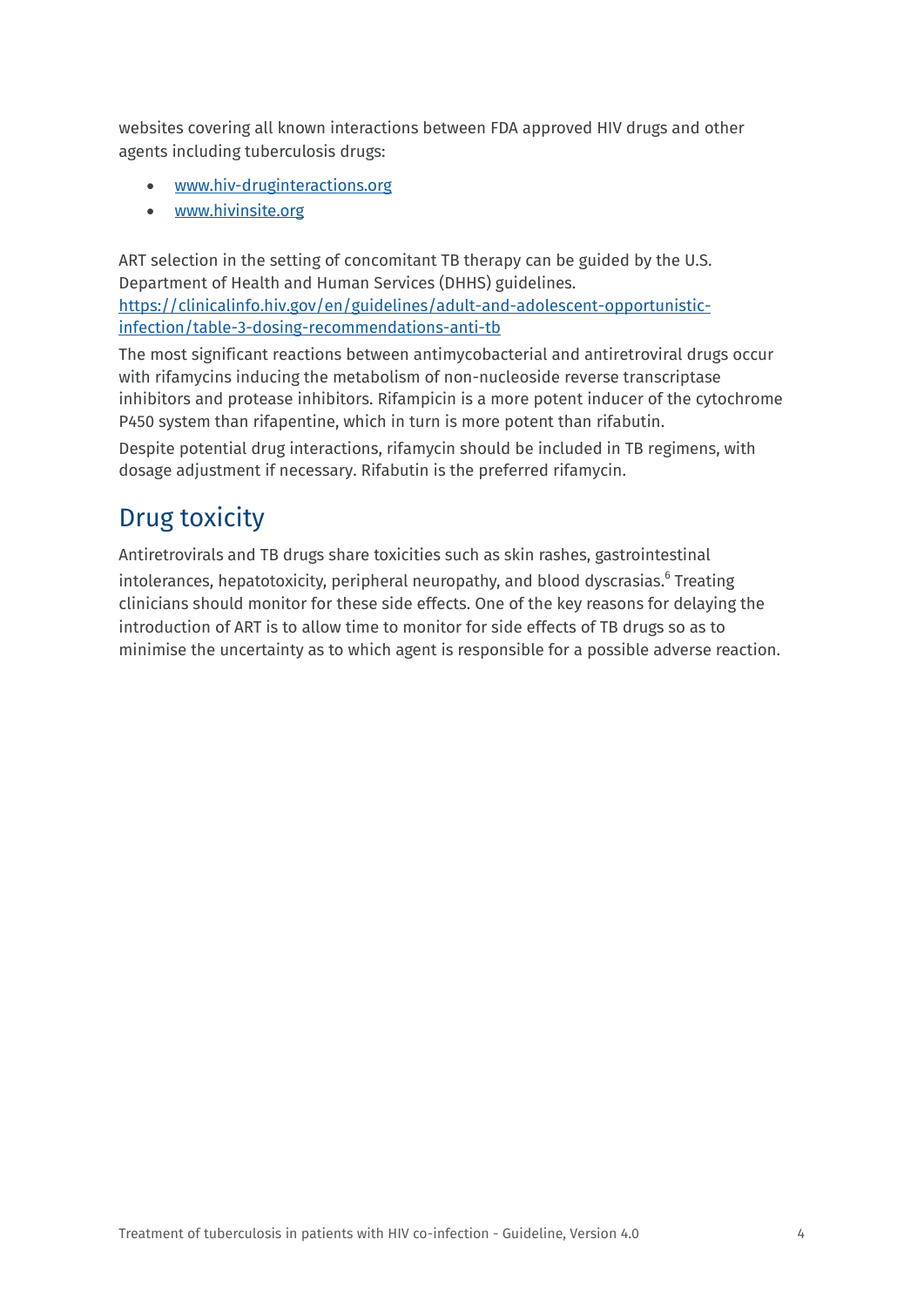### <span id="page-7-0"></span>References

- 1. WHO [Accessed on 6 January 2015] WHO policy on [collaborative](http://apps.who.int/iris/bitstream/10665/44789/1/9789241503006_eng.pdf?ua=1&ua=1) TB/HIV activities: [guidelines](http://apps.who.int/iris/bitstream/10665/44789/1/9789241503006_eng.pdf?ua=1&ua=1)  [for other national programmes and other stakeholders.2012.](http://apps.who.int/iris/bitstream/10665/44789/1/9789241503006_eng.pdf?ua=1&ua=1)
- 2. Naidoo K, Baxter C, Karim S. When to start antiretroviral therapy during tuberculosis treatment. Current Opinions Infectious Disease. 2013 Feb;26(1):35-42
- 3. Khan FA, Minion J, Al-Motairi, et al. An update of systematic review and meta-analysis on the treatment of active tuberculosis in patients with HIV infection. Clinical Infectious Diseases 2012; 55(8):1154-63.
- 4. [Australasian Society for HIV Medicine. ARV Guidelines: MycobacteriumTuberculosis](http://arv.ashm.org.au/arv-guidelines/considerations-for-antiretroviral-use-in-patients-with-coinfections/hiv-tb) [Disease](http://arv.ashm.org.au/arv-guidelines/considerations-for-antiretroviral-use-in-patients-with-coinfections/hiv-tb)  with HIV Coinfection [Internet]. 2012 [accessed January 2015].
- 5. Panel on Guidelines for the Prevention and Treatment of Opportunistic Infections in Adults and Adolescents with HIV. Guidelines for the Prevention and Treatment of Opportunistic Infections in HIV-infected Adults and Adolescents: Recommendations from the Centers for Disease Control and Prevention, the National Institutes of Health, and the HIV Medicine Association of the Infectious Diseases Society of America. Available at [https://clinicalinfo.hiv.gov/sites/default/files/inline-files/adult\\_oi.pdf. Accessed](https://clinicalinfo.hiv.gov/sites/default/files/inline-files/adult_oi.pdf.%20Accessed%204/12/2020)  [4/12/2020.](https://clinicalinfo.hiv.gov/sites/default/files/inline-files/adult_oi.pdf.%20Accessed%204/12/2020)
- 6. McIlleron H, Meintjes G, Burman WJ, Maartens G. Complications of antiretroviral therapy in patients with tuberculosis: drug interactions, toxicity, and immune reconstitution inflammatory syndrome. J Infect Dis. 2007; 196: S63–S75.